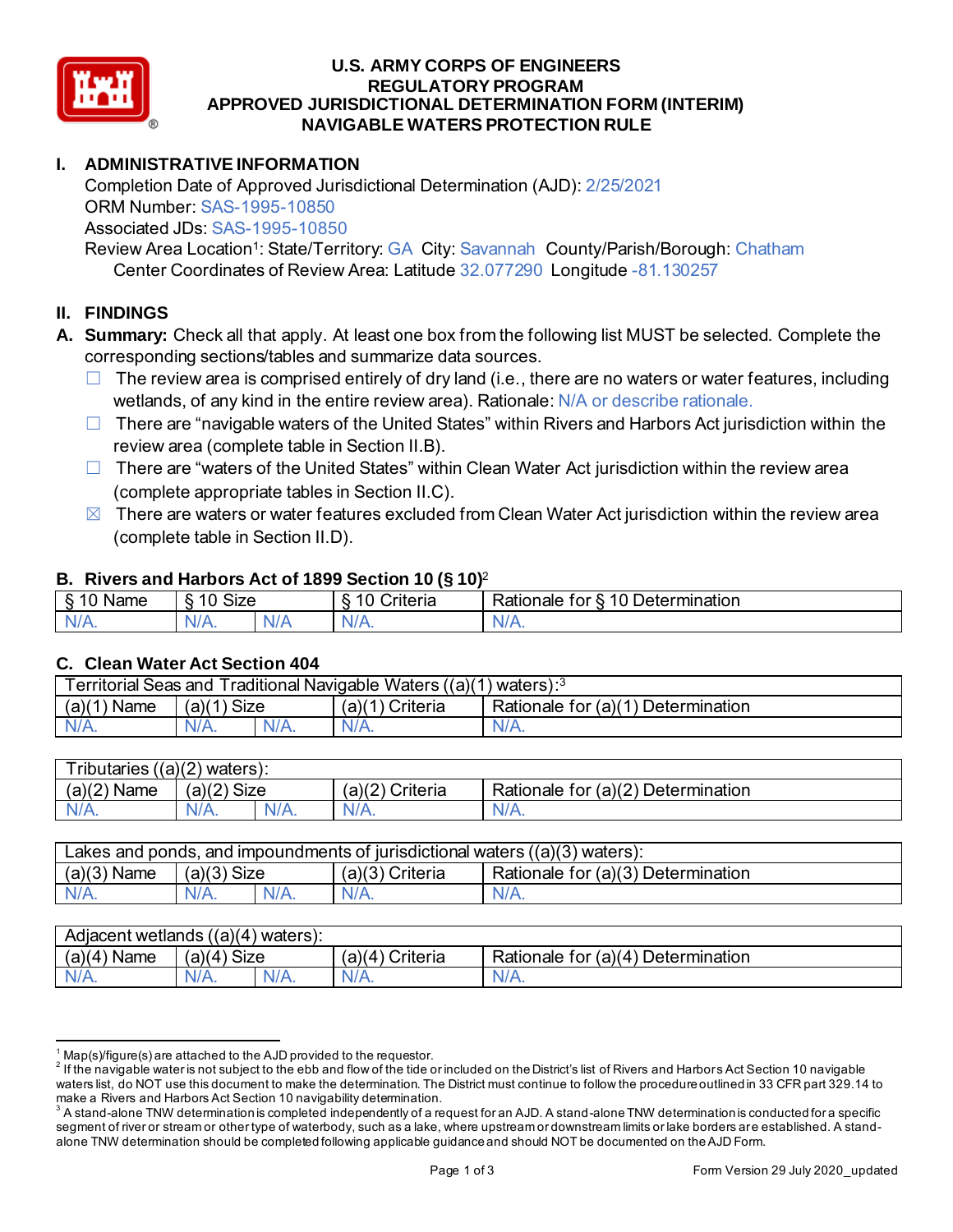

### **U.S. ARMY CORPS OF ENGINEERS REGULATORY PROGRAM APPROVED JURISDICTIONAL DETERMINATION FORM (INTERIM) NAVIGABLE WATERS PROTECTION RULE**

# **D. Excluded Waters or Features**

| Excluded waters $((b)(1) - (b)(12))^{-4}$ |                       |                  |                                    |                                                                                                    |
|-------------------------------------------|-----------------------|------------------|------------------------------------|----------------------------------------------------------------------------------------------------|
| <b>Exclusion Name</b>                     | <b>Exclusion Size</b> |                  | Exclusion <sup>5</sup>             | Rationale for Exclusion Determination                                                              |
| <b>WA</b>                                 | 0.03                  | $\arccos$        | $(b)(1)$ Non-                      | This feature is not adjacent to any $(a)(1)-(a)(3)$                                                |
|                                           |                       |                  | adjacent wetland.                  | waters as defined by the NWPR. This wetland                                                        |
|                                           |                       |                  |                                    | does not abut any $(a)(1)-(a)(3)$ waters, is not                                                   |
|                                           |                       |                  |                                    | inundated by any $(a)(1)-(a)(3)$ waters, is                                                        |
|                                           |                       |                  |                                    | physically separated from all (a)(1)-(a)(3) waters                                                 |
|                                           |                       |                  |                                    | and does not have a direct hydrologic surface                                                      |
|                                           |                       |                  |                                    | connection to any $(a)(1)-(a)(3)$ waters in a typical                                              |
| <b>WB</b>                                 | 0.01                  |                  |                                    | year.                                                                                              |
|                                           |                       | $\text{acre}(s)$ | $(b)(1)$ Non-<br>adjacent wetland. | This feature is not adjacent to any $(a)(1)-(a)(3)$<br>waters as defined by the NWPR. This wetland |
|                                           |                       |                  |                                    | does not abut any $(a)(1)-(a)(3)$ waters, is not                                                   |
|                                           |                       |                  |                                    | inundated by any (a)(1)-(a)(3) waters, is                                                          |
|                                           |                       |                  |                                    | physically separated from all (a)(1)-(a)(3) waters                                                 |
|                                           |                       |                  |                                    | and does not have a direct hydrologic surface                                                      |
|                                           |                       |                  |                                    | connection to any $(a)(1)-(a)(3)$ waters in a typical                                              |
|                                           |                       |                  |                                    | year.                                                                                              |
| <b>WC</b>                                 | 0.02                  | $\text{acre}(s)$ | $(b)(1)$ Non-                      | This feature is not adjacent to any $(a)(1)-(a)(3)$                                                |
|                                           |                       |                  | adjacent wetland.                  | waters as defined by the NWPR. This wetland                                                        |
|                                           |                       |                  |                                    | does not abut any $(a)(1)-(a)(3)$ waters, is not                                                   |
|                                           |                       |                  |                                    | inundated by any $(a)(1)-(a)(3)$ waters, is                                                        |
|                                           |                       |                  |                                    | physically separated from all (a)(1)-(a)(3) waters                                                 |
|                                           |                       |                  |                                    | and does not have a direct hydrologic surface                                                      |
|                                           |                       |                  |                                    | connection to any $(a)(1)-(a)(3)$ waters in a typical<br>year.                                     |
| <b>Roadside Ditch</b>                     | 0.12                  | $\text{acre}(s)$ | $(b)(1)$ Surface                   | Drainage Ditch is a roadside ditch that appears                                                    |
|                                           |                       |                  | water channel                      | to have been excavated in an upland area and is                                                    |
|                                           |                       |                  | that does not                      | surrounded by upland. The Drainage Ditch does                                                      |
|                                           |                       |                  | contribute surface                 | not abut an (a)(1) through (a)(3) water. Drainage                                                  |
|                                           |                       |                  | water flow directly                | Ditch does not alter or relocate a naturally                                                       |
|                                           |                       |                  | or indirectly to an                | occurring surface water channel. Further, no                                                       |
|                                           |                       |                  | $(a)(1)$ water in a                | evidence was observed to indicate that this                                                        |
|                                           |                       |                  | typical year.                      | feature was dug in an adjacent wetland. This                                                       |
|                                           |                       |                  |                                    | feature did not exhibit intermittent or perennial                                                  |
|                                           |                       |                  |                                    | flow on the date of observation (6/15/2020) and                                                    |
|                                           |                       |                  |                                    | appeared to pond water during, and after,                                                          |
|                                           |                       |                  |                                    | precipitation events.                                                                              |

# **III. SUPPORTING INFORMATION**

**A. Select/enter all resources** that were used to aid in this determination and attach data/maps to this document and/or references/citations in the administrative record, as appropriate.

 $4$  Some excluded waters, such as (b)(2) and (b)(4), may not be specifically identified on the AJD form unless a requestor specifically asks a Corp s district to do so. Corps districts may, in case-by-case instances, choose to identify some or all of these waters within the review area.

 $^5$  Because of the broad nature of the (b)(1) exclusion and in an effort to collect data on specific types of waters that would be covered by the (b)(1) exclusion, four sub-categories of (b)(1) exclusions were administratively created for the purposes of the AJD Form. These four sub -categories are not new exclusions, but are simply administrative distinctions and remain (b)(1) exclusions as defined by the NWPR.